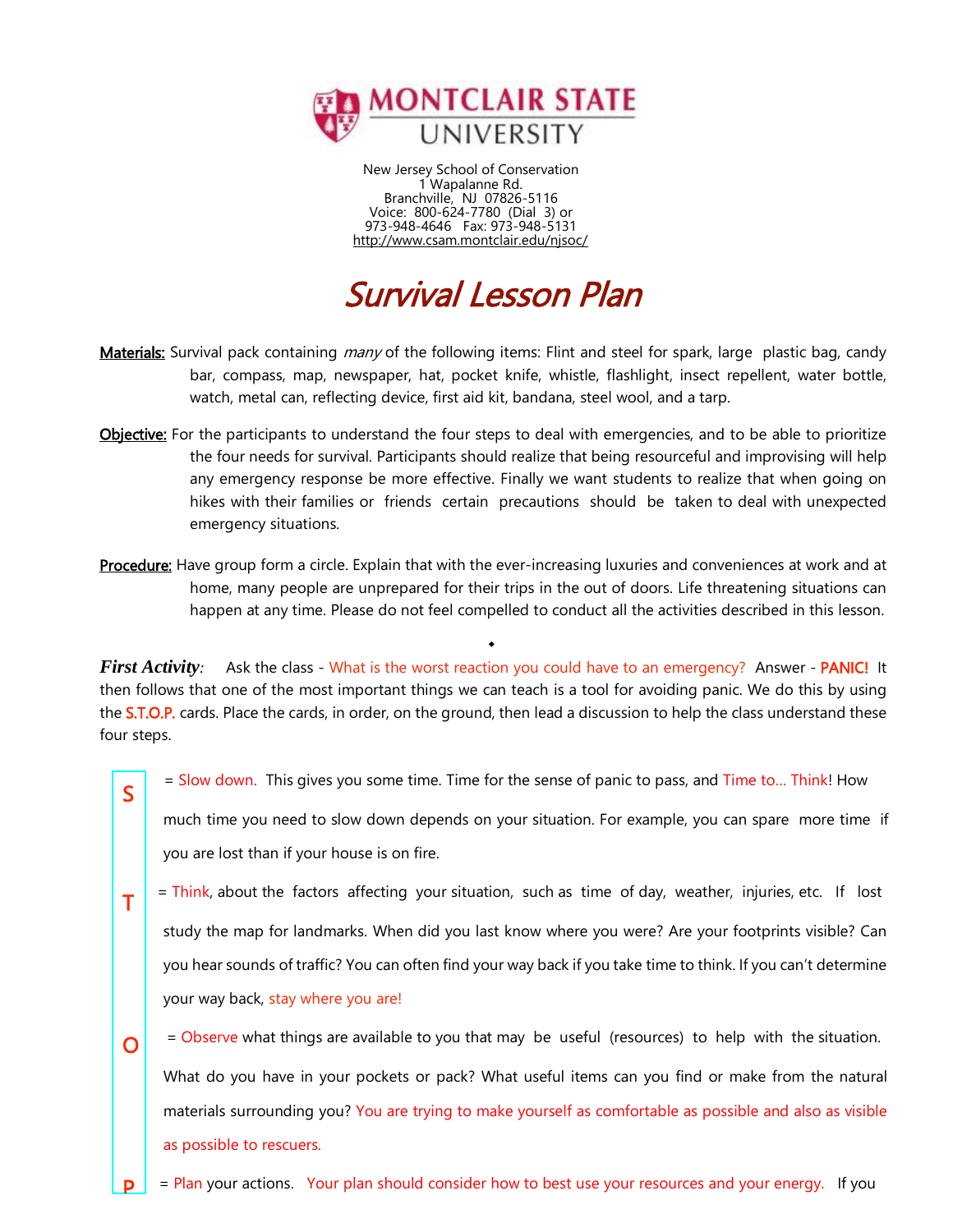have followed the STOP sequence your plan will be the best available to you and therefore you probably

should stay with this plan.

Gain control. Your mind is a tool, which when in control can be used constructively, or destructively when panicking. The S.T.O.P. exercise is important because it helps reduce panic, which is critical in emergency situations. It has been said by survival experts that survival is 80% mental (keeping a positive mental attitude), 10% skill (knowledge), and 10% equipment (specialized resources).

◆

*Second Activity:* Ask the students to name the four needs we have as humans (which are the same needs as all other animals). As they identify the needs, place the corresponding card on the ground in front of the group. Then ask the class to assign a time card to the appropriate need card. A general rule of thumb is, you can survive for approximately:

# 3 minutes without air,

- 3 hours without shelter (in average weather for N.J.  $\sim$  50 degrees, realizing that clothing is shelter)
- 3 days without water, and
- 3 weeks without food.

This exercise is important because it *identifies* and prioritizes our needs, which is something that is essential in emergency situations.

◆

*Third Activity:* Take the bandana from the daypack and have a student come up with one use for it. Then have the first student pass it to another student who gives a different use for it. Continue until all students have had a chance to participate. Having each student state their name prior to their idea of how they would use the bandana, helps teachers to learn their names. Each student must provide a **unique** use for the bandana. As it becomes more difficult, remind the group to remember the four needs, they can then pick one need and develop a use for the bandana to meet that need. Some uses for the bandana are; bundle nuts or berries, warm hat, shade hat, wipe sweat from brow, tie hair back, signaling, hot pot holder, trail marker, cover mouth and nose to filter smoke, help with shelter building, and many first aid usesincluding arm sling, bandage, tourniquet, support wrap.

The important concept behind this activity is *improvisation* - Making the best use of your resources in emergency. This is an important skill when dealing with emergencies.

Further explain that maintaining and conserving your energy is an important concern.

Begin the hike away from camp. A few words of caution for the students; watch where you place your feet- ankle twists, loose rocks, and slippery logs. No one should go out of sight of the group.

◆

*Fourth Activity:* Explain to the group that we will be in a simulated survival exercise for this class. Lay the contents (see materials above) of daypack on top of the tarp with the group surrounding the tarp. Have the group choose 8-10 items. The items they chose should represent those items the group feels are most important or most useful. You might also ask the students to rate them from 1-5 with 1 being the most important item. The group should be able to give the reasons for the top 5 selections. Review with the class those items selected as well as those resources not selected. All items in the pack are useful in some way.

Scenario: Imagine our group was in a helicopter that crashed in the mountains of northern New Jersey. The pilots did not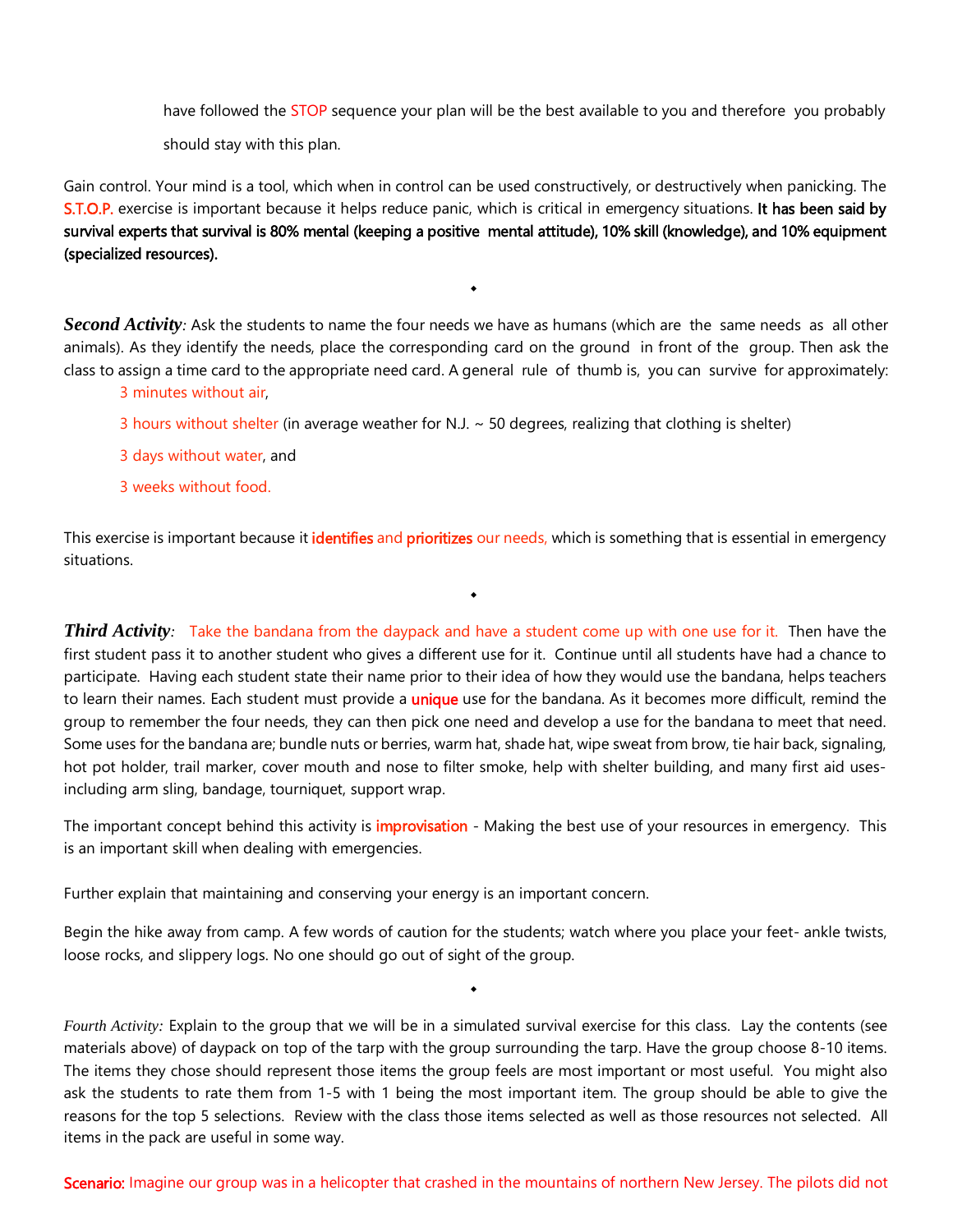survive the crash. Your assignment is to keep everyone in your group alive. Before the helicopter explodes the group only has enough time to get themselves and the 8-10 items out of it.

The group can take as much time to discuss the items as you wish.

The following are some possible uses for the items in the survival pack. Items in RED are **probably** better choices than those items printed in BLUE for our students, although all are useful.

| Tarp- Shelter. Probably top choice       | Metal can - Boil water, cook food, collect or carry things First   |
|------------------------------------------|--------------------------------------------------------------------|
| aid $kit$ – Important to be prepared     | Hat-Extra clothing-hypothermia, cooler temp. at night              |
| Flashlight - signaling (three flashes)   | Flint & Steel/Lighter-a fire needs spark, air & fuel               |
| Whistle-signaling $-3$ whistles for help | Pocket knife- versatile, helpful with shelters, fire, food Garbage |
| bags-provides shelter, poncho            | Steel Wool – One of the few things to make fire from a spark       |
|                                          |                                                                    |
| Newspaper – Fuel for fire                | Reflecting device - Signaling, reflect sunlight                    |
| Map & compass - Knowledge needed         | Bandana- versatile, signal, rope, trail marker                     |
| Snack – Extra food - people need food    | Water bottle - people need water, can't boil in plastic            |

Watch – Determine direction, & time

Ask the group if this crash really did happen what would they do first? Check for injuries! Secure the scene and move away from crash!

*Optional Activity 1:* Provide first aid to a person with a deep cut on an arm caused by the helicopter crash. Did the group pick the first aid kit? Does anyone know any first aid procedures? Have them talk you through what their actions would be. Correct procedure: Calm victim, sit them down. To stop bleeding apply clean dressing (in first aid kit or bandana). Apply pressure directly to the wound, and elevate the area. Also apply pressure to the pressure point to slow bleeding to the injured arm. Apply bandage and continue to calm victim.

The brachial artery and pressure point is located along the upper arm bone on the inside of the arm (arm pit side) midway between the elbow and the shoulder. To check for effectiveness of the pressure point, find normal pulse rate, then apply pressure to the pressure point and recheck pulse. If you are correct with your pressure point the pulse will be reduced.

◆

*Optional Activity 2*: It is the month of 2. Exteed the wind is picking up, temperature is dropping and dark clouds are gathering. What should your group begin to do? Build shelters. If they are building a tarp shelter they will need to work as one team, if you want them to build debris shelters then they could work in one, two or three groups. They may use any of the materials chosen in the beginning of the session.

#### For debris shelters the groups should not use any living plants, move buried rocks, or cause any harm to the environment.

\* Leaders information: To be shared with students following their attempt to construct shelters.

- Size: Should be just big enough to shelter the builders. If too large your body heat which warms the shelter will be less effective.
- Sturdy: Able to stand up to wind, rain, and snow. Use a tree, log or rock as a foundation or structural support.
- Wind: Door should open opposite the direction of wind and be as windproof as possible.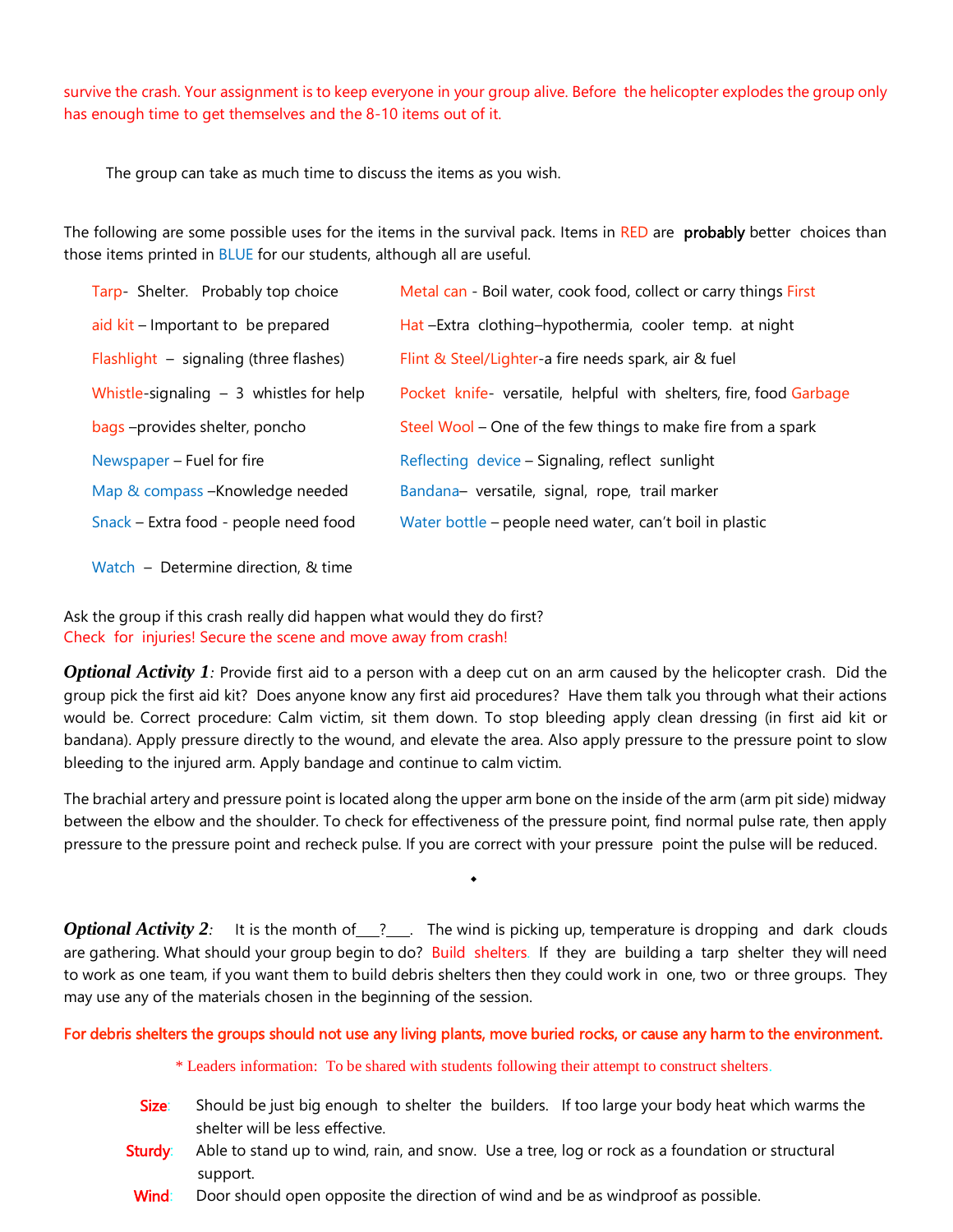Rain/Snow: Waterproof. Sloping roof tends to shed water better. Insulation: Must hold in the warm air. Dead tree leaves work great. Piled up to three feet thick.

Always consider whether the amount of energy you will save by being protected from the elements will be greater than the amount of energy needed to build the shelter.

### \*\* TAKE DOWN AND SCATTER ALL MATERIALS USED FOR SHELTER BUILDING ! \*\*

*Optional Activity 3:* Clothing is your most basic form of shelter. Evaluate as a whole the groups clothing situation. Are they appropriately dressed for this session? Would they be comfortable if forced to remain outside for an extended period of time? Check footwear, rain gear, insulation materials, hats/hoods. Hats can conserve up to 70% of your total body heat output. Are the majority wearing sneakers, cotton jeans (skin tight), and cotton T- shirts or sweatshirts? Cotton is a very comfortable fabric which when wet is very slow to dry out. What dries your clothes when you're wearing them? Your body heat of course. This robs you of vast amounts of energy. It is critical to remain dry, both from perspiration and from rain/snow. When you are wet, you lose energy up to 250 times faster than when you are dry.

Discuss Hypothermia. Hypothermia a lowering of the core body temperature (98.6 F). The body is using more energy than it is producing. The body is unable to warm itself. Often occurs at temperatures well above freezing and is compounded by dampness and wind. Symptoms include shivering, slurred speech, lack of coordination, irritability, and mental confusion. First Aid for Hypothermia is to remove wet clothing and replace with dry clothing. Give warm sugared fluids to a conscious, is alert victim. Move victim into a warm place.

Optional: Secretly assign one student with hypothermia. The group should identify the problem and verbally give effective first aid.

*Optional Activity 4:* Finding Direction. There are many ways to identify the basic directions north, south, east or west even without a compass. There are natural indicators such as:

◆

**Note:** *Covering all 5 items listed below may confuse your students, proceed cautiously!*

- A) the growth rings on cut tree stumps tend to be widest on the south side.
- B) the color and texture of tree bark may reveal north and south. Northern exposure tends to be smoother with a more solid color due to punishment from the wind and rain/snow. The south side is often lighter and rougher as a result of more exposure to direct sunlight.
- C) tree branches tend to grow larger and thicker on the south side.
- D) spiders tend to weave their webs on the south side of trees or shrubs.
- E) moss grows best on the north side of trees, out of direct sunlight in moist, cooler conditions.

There also is a simple way of finding direction with an ordinary watch face. Point the hour hand at the sun. Then divide the angle formed by the hour hand and the 12 on your watch in half, this points to the south.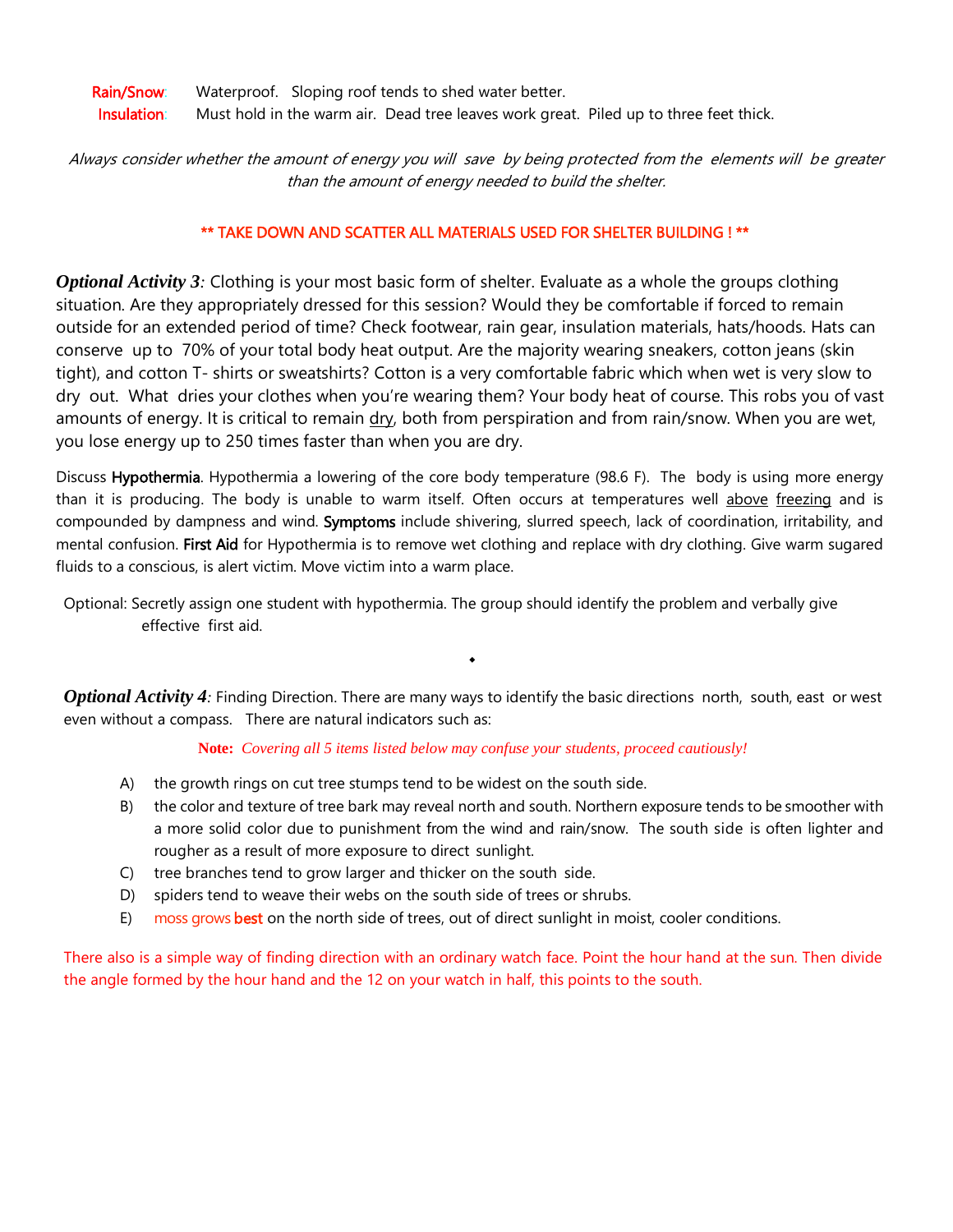

Have the students try to use the above indicators to identify directions. Verify with a compass.

Don't forget that remaining in one place is generally the best thing to do! Do not try to find your way out.

### *Optional* Activity 5: Make a fire / Purify water. FOR THIS EXERCISE, BUILD FIRE ONLY IN AN AUTHORIZED FIRE CIRCLE

◆

Ask the group - Why is building a fire important? A fire is important because; it gives warmth and light, acts as a signal, can purify water, dry clothing, and boasts morale.

Allow the group do this at first. They should be organized. Collect wood and separate into three piles-tinder (toothpick size -smallest twigs & shavings), kindling (pencil size), and fuel wood (up to thumb size only). Don't begin fire until all wood has been collected. Allow \_?\_ matches, or flint/steel and steel wool.

Discuss water purification. Folklore contends that water running over rocks and small water falls is safe to drink-True/False? FALSE. Boiling water for 5 minutes is the safest method to kill germs and bacteria. Boiling will not remove chemical pollutants.

With fire burning strong, place water (from bottle) into the metal can and place in fire. You can add the needles from hemlock or pine trees to make a vitamin rich tea. Contains about 7 times more vitamin C than orange juice.

## In an emergency situation, you should begin building the fire two to three hours before dark and gather two to three times as much wood as you think you need.

At the end of this activity, extinguish the fire by pouring a bucket (provided) of water over the fire area and stir the ashes with a stick. Continue this until you are safely able to place your hand on the fire site, and then in the ashes. If the ashes are cold the fire is completely extinguished.

IS YOUR FIRE COMPLETELY OUT? THE FIRE RING SHOULD BE COLD!

*Optional Activity 6.* **Discussion** - What do you do when lost? S.T.O.P. People will be looking for you. STAY TOGETHER. This will help to calm everyone and you will be easier to find. You can also use the resources of the group by sharing knowledge, skills and ideas. What do you have to signal with? Did the group choose a flashlight, reflector or whistle from the pack? These take no energy to use and can travel a long distance in good conditions. Stay alert to car horns, whistles and voices. When you hear something call out in a loud voice, whistle or signal in some other way.

◆

In New Jersey, which is the most densely populated state in the country, you could also walk downhill until you find a stream or trail. Then walk down stream or in one direction on the trail. This will lead to a road in a short distance. Follow the road in one direction until you come to help.